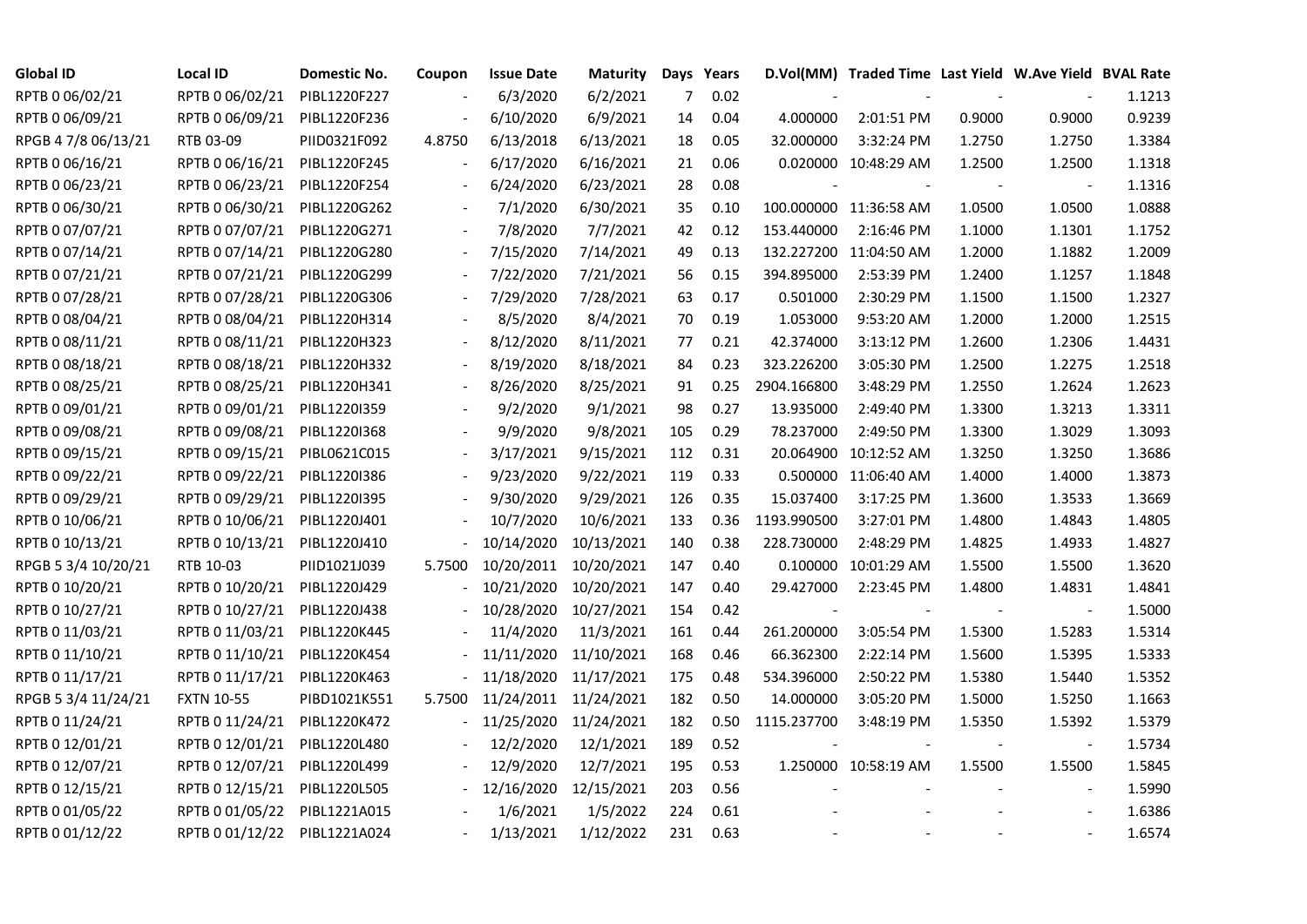| <b>Global ID</b>     | <b>Local ID</b>   | Domestic No. | Coupon                   | <b>Issue Date</b> | Maturity   |     | Days Years |                          | D.Vol(MM) Traded Time Last Yield W.Ave Yield BVAL Rate |        |                |        |
|----------------------|-------------------|--------------|--------------------------|-------------------|------------|-----|------------|--------------------------|--------------------------------------------------------|--------|----------------|--------|
| RPGB 63/8 01/19/22   | <b>FXTN 10-54</b> | PIBD1022G545 | 6.3750                   | 7/19/2011         | 1/19/2022  | 238 | 0.65       |                          |                                                        |        |                | 1.4672 |
| RPTB 0 01/19/22      | RPTB 0 01/19/22   | PIBL1221A033 | $\overline{a}$           | 1/20/2021         | 1/19/2022  | 238 | 0.65       |                          |                                                        |        |                | 1.6881 |
| RPGB 4 01/26/22      | <b>FXTN 05-74</b> | PIBD0522A747 | 4.0000                   | 1/26/2017         | 1/26/2022  | 245 | 0.67       |                          |                                                        |        |                | 1.6442 |
| RPTB 0 01/26/22      | RPTB 0 01/26/22   | PIBL1221A042 | $\overline{\phantom{a}}$ | 1/27/2021         | 1/26/2022  | 245 | 0.67       | 5.225000                 | 9:21:10 AM                                             | 1.6500 | 1.6500         | 1.6670 |
| RPTB 0 02/02/22      | RPTB 0 02/02/22   | PIBL1221B050 | $\overline{\phantom{a}}$ | 2/3/2021          | 2/2/2022   | 252 | 0.69       | 255.600000               | 3:56:59 PM                                             | 1.6750 | 1.6750         | 1.6791 |
| RPTB 0 02/09/22      | RPTB 0 02/09/22   | PIBL1221B069 | $\blacksquare$           | 2/10/2021         | 2/9/2022   | 259 | 0.71       |                          |                                                        |        |                | 1.9080 |
| RPTB 0 02/16/22      | RPTB 0 02/16/22   | PIBL1221B078 |                          | 2/17/2021         | 2/16/2022  | 266 | 0.73       | 101.420000               | 2:37:59 PM                                             | 1.6950 | 1.7000         | 1.7000 |
| RPTB 0 02/23/22      | RPTB 0 02/23/22   | PIBL1221B087 | $\blacksquare$           | 2/24/2021         | 2/23/2022  | 273 | 0.75       | 2997.058000              | 2:14:56 PM                                             | 1.7150 | 1.6976         | 1.6980 |
| RPTB 0 03/02/22      | RPTB 0 03/02/22   | PIBL1221C095 |                          | 3/3/2021          | 3/2/2022   | 280 | 0.77       |                          | 88.000000 11:57:06 AM                                  | 1.7250 | 1.7250         | 1.7306 |
| RPTB 0 03/09/22      | RPTB 0 03/09/22   | PIBL1221C102 | $\frac{1}{2}$            | 3/10/2021         | 3/9/2022   | 287 | 0.79       |                          |                                                        |        |                | 1.7448 |
| RPGB 15 03/14/22     | <b>FXTN 20-02</b> | PIBD2022C021 | 15.0000                  | 3/14/2002         | 3/14/2022  | 292 | 0.80       |                          |                                                        |        | $\blacksquare$ | 1.6645 |
| RPTB 0 03/16/22      | RPTB 0 03/16/22   | PIBL1221C111 | $\blacksquare$           | 3/17/2021         | 3/16/2022  | 294 | 0.81       | 1.213000                 | 9:59:05 AM                                             | 1.7250 | 1.7250         | 1.7610 |
| RPTB 0 03/23/22      | RPTB 0 03/23/22   | PIBL1221C120 |                          | 3/24/2021         | 3/23/2022  | 301 | 0.82       | 1.422000                 | 9:56:55 AM                                             | 1.7000 | 1.7000         | 1.7614 |
| RPTB 0 03/30/22      | RPTB 0 03/30/22   | PIBL1221C139 |                          | 3/31/2021         | 3/30/2022  | 308 | 0.84       |                          | 3.028000 10:44:05 AM                                   | 1.7250 | 1.7250         | 1.7637 |
| RPTB 0 04/06/22      | RPTB 0 04/06/22   | PIBL1221D147 |                          | 4/7/2021          | 4/6/2022   | 315 | 0.86       |                          |                                                        |        | $\blacksquare$ | 1.7800 |
| RPTB 0 04/13/22      | RPTB 0 04/13/22   | PIBL1221D156 |                          | 4/14/2021         | 4/13/2022  | 322 | 0.88       |                          | 10.427400 10:12:46 AM                                  | 1.7500 | 1.7499         | 1.7809 |
| RPTB 0 04/20/22      | RPTB 0 04/20/22   | PIBL1221D165 |                          | 4/21/2021         | 4/20/2022  | 329 | 0.90       | 285.602100               | 2:16:22 PM                                             | 1.7550 | 1.7584         | 1.7631 |
| RPTB 0 04/27/22      | RPTB 0 04/27/22   | PIBL1221D174 | $\blacksquare$           | 4/28/2021         | 4/27/2022  | 336 | 0.92       |                          |                                                        |        |                | 1.7882 |
| RPTB 0 05/04/22      | RPTB 0 05/04/22   | PIBL1221E182 |                          | 5/5/2021          | 5/4/2022   | 343 | 0.94       | 413.957000               | 3:24:11 PM                                             | 1.7650 | 1.7609         | 1.7651 |
| RPTB 0 05/11/22      | RPTB 0 05/11/22   | PIBL1221E191 | $\blacksquare$           | 5/12/2021         | 5/11/2022  | 350 | 0.96       | $\overline{\phantom{a}}$ |                                                        |        |                | 1.7867 |
| RPTB 0 05/18/22      | RPTB 0 05/18/22   | PIBL1221E208 | $\blacksquare$           | 5/19/2021         | 5/18/2022  | 357 | 0.98       | 207.129000               | 3:59:12 PM                                             | 1.7600 | 1.7608         | 1.7769 |
| RPTB 0 05/25/22      | RPTB 0 05/25/22   | PIBL1221E217 | $\blacksquare$           | 5/26/2021         | 5/25/2022  | 364 | 1.00       | 1508.810000              | 3:47:22 PM                                             | 1.7750 | 1.7809         | 1.7806 |
| RPGB 4 3/4 07/04/22  | <b>FXTN 03-24</b> | PIBD0322G247 | 4.7500                   | 7/4/2019          | 7/4/2022   | 404 | 1.11       | 681.380000               | 2:52:35 PM                                             | 1.8250 | 1.7801         | 1.7848 |
| RPGB 4 7/8 08/02/22  | <b>FXTN 10-56</b> | PIBD1022H562 | 4.8750                   | 8/2/2012          | 8/2/2022   | 433 | 1.19       |                          |                                                        |        |                | 1.8383 |
| RPGB 4 3/4 09/13/22  | <b>FXTN 10-57</b> | PIBD1022I570 | 4.7500                   | 9/13/2012         | 9/13/2022  | 475 | 1.30       |                          |                                                        |        | $\blacksquare$ | 1.8853 |
| RPGB 12 3/4 10/17/22 | <b>FXTN 20-03</b> | PIBD2022J033 | 12.7500                  | 10/17/2002        | 10/17/2022 | 509 | 1.39       |                          |                                                        |        | $\sim$         | 1.9237 |
| RPGB 4 5/8 12/04/22  | RTB 05-11         | PIID0522L114 | 4.6250                   | 12/4/2017         | 12/4/2022  | 557 | 1.53       | 9.200000                 | 3:37:12 PM                                             | 2.0000 | 2.0004         | 2.1330 |
| RPGB 4 12/06/22      | <b>FXTN 10-58</b> | PIBD1022L585 | 4.0000                   | 12/6/2012         | 12/6/2022  | 559 | 1.53       | 70.267000                | 9:42:26 AM                                             | 1.8750 | 1.8750         | 1.8713 |
| RPGB 4 3/8 02/11/23  | RTB 03-10         | PIID0323B101 | 4.3750                   | 2/11/2020         | 2/11/2023  | 626 | 1.71       | 12.500000                | 2:52:41 PM                                             | 2.0500 | 2.0252         | 1.9936 |
| RPGB 13 02/20/23     | <b>FXTN 20-04</b> | PIBD2023B048 | 13.0000                  | 2/20/2003         | 2/20/2023  | 635 | 1.74       |                          |                                                        |        |                | 2.0652 |
| RPGB 5 1/2 03/08/23  | <b>FXTN 05-75</b> | PIBD0523C752 | 5.5000                   | 3/8/2018          | 3/8/2023   | 651 | 1.78       |                          | 1.443500 11:59:43 AM                                   | 2.1700 | 2.1700         | 2.2885 |
| RPGB 3 1/2 04/21/23  | <b>FXTN 07-58</b> | PIBD0723D588 | 3.5000                   | 4/21/2016         | 4/21/2023  | 695 | 1.90       |                          |                                                        |        |                | 2.1746 |
| RPGB 11 7/8 05/29/23 | <b>FXTN 20-05</b> | PIBD2023E054 | 11.8750                  | 5/29/2003         | 5/29/2023  | 733 | 2.01       |                          |                                                        |        |                | 2.1747 |
| RPGB 3 1/4 08/15/23  | RTB 10-04         | PIID1023H046 | 3.2500                   | 8/15/2013         | 8/15/2023  | 811 | 2.22       | 23.500000                | 3:53:27 PM                                             | 2.3000 | 2.2734         | 2.2109 |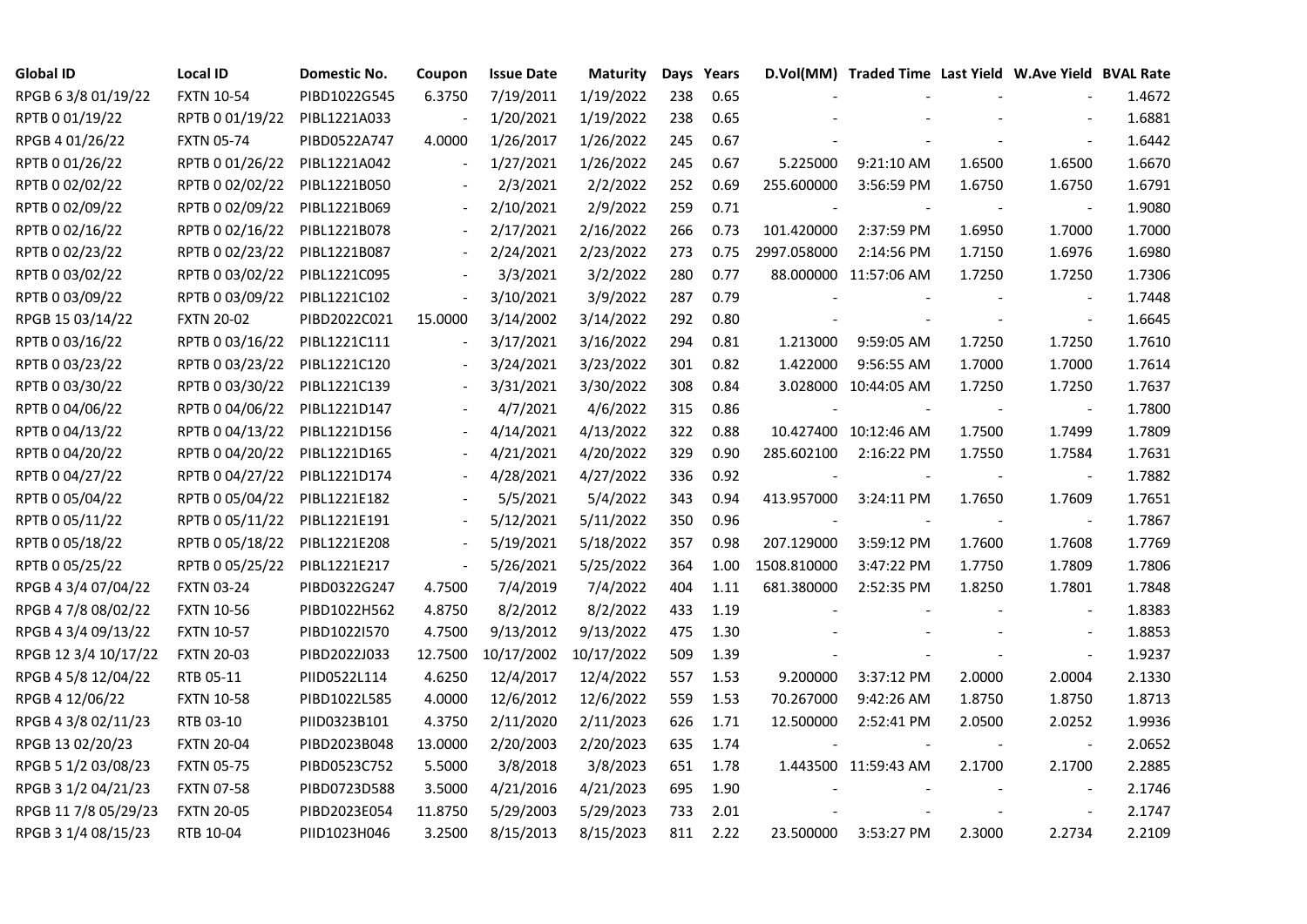| <b>Global ID</b>     | <b>Local ID</b>   | Domestic No. | Coupon  | <b>Issue Date</b> | <b>Maturity</b>       |     | Days Years |             | D.Vol(MM) Traded Time Last Yield W.Ave Yield BVAL Rate |        |                          |        |
|----------------------|-------------------|--------------|---------|-------------------|-----------------------|-----|------------|-------------|--------------------------------------------------------|--------|--------------------------|--------|
| RPGB 2 3/8 09/10/23  | <b>FXTN 03-25</b> | PIBD0323I252 | 2.3750  | 9/10/2020         | 9/10/2023             | 837 | 2.29       |             | 0.200000 10:42:36 AM                                   | 2.2500 | 2.2500                   | 2.1915 |
| RPGB 11 3/8 10/23/23 | <b>FXTN 20-06</b> | PIBD2023J068 | 11.3750 | 10/23/2003        | 10/23/2023            | 880 | 2.41       |             |                                                        |        | $\sim$                   | 2.3421 |
| RPGB 2 3/8 03/09/24  | RTB 03-11         | PIID0324C115 | 2.3750  | 3/9/2021          | 3/9/2024 1,018        |     | 2.79       | 1018.465000 | 3:46:45 PM                                             | 2.4000 | 2.4047                   | 2.4068 |
| RPGB 6 1/4 03/12/24  | RTB 05-12         | PIID0524C129 | 6.2500  | 3/12/2019         | 3/12/2024 1,021       |     | 2.80       | 48.500000   | 2:49:33 PM                                             | 2.4250 | 2.4106                   | 2.4099 |
| RPGB 4 1/2 04/20/24  | <b>FXTN 07-59</b> | PIBD0724D595 | 4.5000  | 4/20/2017         | 4/20/2024 1,060       |     | 2.90       |             |                                                        |        | $\overline{\phantom{a}}$ | 2.5750 |
| RPGB 12 3/8 06/03/24 | <b>FXTN 20-07</b> | PIBD2024F075 | 12.3750 | 6/3/2004          | 6/3/2024 1,104        |     | 3.02       |             | 23.007000 11:09:16 AM                                  | 2.4500 | 2.4500                   | 2.4852 |
| RPGB 12 7/8 08/05/24 | <b>FXTN 20-08</b> | PIBD2024H086 | 12.8750 | 8/5/2004          | 8/5/2024 1,167        |     | 3.20       |             |                                                        |        | $\overline{\phantom{a}}$ | 2.5893 |
| RPGB 4 1/8 08/20/24  | <b>FXTN 10-59</b> | PIBD1024H595 | 4.1250  | 8/20/2014         | 8/20/2024 1,182       |     | 3.24       |             |                                                        |        | $\blacksquare$           | 2.6406 |
| RPGB 4 1/4 10/17/24  | <b>FXTN 05-76</b> | PIBD0524J762 | 4.2500  | 10/17/2019        | 10/17/2024 1,240      |     | 3.40       | 267.530000  | 3:37:02 PM                                             | 2.6900 | 2.6893                   | 2.6818 |
| RPGB 13 3/4 11/11/24 | <b>FXTN 20-09</b> | PIBD2024K091 | 13.7500 | 11/11/2004        | 11/11/2024 1,265      |     | 3.46       |             |                                                        |        | $\overline{\phantom{a}}$ | 2.6758 |
| RPGB 5 3/4 04/12/25  | FXTN 07-61        | PIBD0725D618 | 5.7500  | 4/12/2018         | 4/12/2025 1,417       |     | 3.88       | 25.000000   | 3:16:33 PM                                             | 2.7200 | 2.7200                   | 2.8475 |
| RPGB 12 1/8 04/14/25 | <b>FXTN 20-10</b> | PIBD2025D103 | 12.1250 | 4/14/2005         | 4/14/2025 1,419       |     | 3.89       |             |                                                        |        | $\blacksquare$           | 2.8135 |
| RPGB 2 5/8 08/12/25  | RTB 05-13         | PIID0525H130 | 2.6250  | 8/12/2020         | 8/12/2025 1,539       |     | 4.21       | 180.335000  | 3:41:40 PM                                             | 2.7500 | 2.7239                   | 2.7273 |
| RPGB 3 5/8 09/09/25  | <b>FXTN 10-60</b> | PIBD10251608 | 3.6250  | 9/9/2015          | 9/9/2025 1,567        |     | 4.29       | 52.000000   | 3:28:36 PM                                             | 2.8500 | 2.8495                   | 2.8205 |
| RPGB 12 1/8 10/20/25 | <b>FXTN 20-11</b> | PIBD2025J116 | 12.1250 | 10/20/2005        | 10/20/2025 1,608      |     | 4.40       |             |                                                        |        | $\blacksquare$           | 2.9701 |
| RPGB 18 1/4 11/29/25 | <b>FXTN 25-01</b> | PIBD2525K015 | 18.2500 | 11/29/2000        | 11/29/2025 1,648      |     | 4.51       |             |                                                        |        | $\overline{\phantom{a}}$ | 3.0030 |
| RPGB 10 1/4 01/19/26 | <b>FXTN 20-12</b> | PIBD2026A122 | 10.2500 | 1/19/2006         | 1/19/2026 1,699       |     | 4.65       |             |                                                        |        | $\blacksquare$           | 3.0448 |
| RPGB 6 1/4 02/14/26  | <b>FXTN 07-62</b> | PIBD0726B627 | 6.2500  | 2/14/2019         | 2/14/2026 1,725       |     | 4.72       | 5.000000    | 2:53:39 PM                                             | 3.0500 | 3.0650                   | 3.0958 |
| RPGB 3 3/8 04/08/26  | <b>FXTN 05-77</b> | PIBD0526D772 | 3.3750  | 4/8/2021          | 4/8/2026 1,778        |     | 4.87       | 3398.013500 | 3:37:03 PM                                             | 3.2300 | 3.2141                   | 3.2323 |
| RPGB 3 1/2 09/20/26  | RTB 10-05         | PIID1026I057 | 3.5000  | 9/20/2016         | 9/20/2026 1,943       |     | 5.32       |             |                                                        |        |                          | 3.2635 |
| RPGB 6 1/4 10/20/26  | RTB 15-01         | PIID1526J019 | 6.2500  | 10/20/2011        | 10/20/2026 1,973      |     | 5.40       |             | 103.000000 10:07:42 AM                                 | 3.2500 | 3.2490                   | 3.3271 |
| RPGB 8 12/07/26      | <b>FXTN 20-13</b> | PIBD2026L139 | 8.0000  | 12/7/2006         | 12/7/2026 2,021       |     | 5.53       |             |                                                        |        | $\overline{\phantom{a}}$ | 3.2925 |
| RPGB 5 3/8 03/01/27  | RTB 15-02         | PIID1527C023 | 5.3750  | 3/1/2012          | 3/1/2027 2,105        |     | 5.76       |             |                                                        |        | $\blacksquare$           | 3.3543 |
| RPGB 4 3/4 05/04/27  | <b>FXTN 10-61</b> | PIBD1027E617 | 4.7500  | 5/4/2017          | 5/4/2027 2,169        |     | 5.94       | 100.000000  | 3:34:59 PM                                             | 3.5000 | 3.5000                   | 3.5000 |
| RPGB 8 5/8 09/06/27  | <b>FXTN 20-14</b> | PIBD2027I140 | 8.6250  | 9/6/2007          | 9/6/2027 2,294        |     | 6.28       |             |                                                        |        | $\blacksquare$           | 3.4818 |
| RPGB 6 1/4 03/22/28  | <b>FXTN 10-63</b> | PIBD1028C635 | 6.2500  | 3/22/2018         | 3/22/2028 2,492       |     | 6.82       | 2.000000    | 2:53:59 PM                                             | 3.8000 | 3.8000                   | 3.6099 |
| RPGB 3 5/8 04/22/28  | <b>FXTN 07-64</b> | PIBD0728D649 | 3.6250  | 4/22/2021         | 4/22/2028 2,523       |     | 6.91       | 2195.528000 | 3:35:09 PM                                             | 3.7000 | 3.6935                   | 3.7042 |
| RPGB 9 1/2 12/04/28  | <b>FXTN 20-15</b> | PIBD2028L151 | 9.5000  | 12/4/2008         | 12/4/2028 2,749       |     | 7.53       |             |                                                        |        | $\blacksquare$           | 3.7503 |
| RPGB 6 7/8 01/10/29  | <b>FXTN 10-64</b> | PIBD1029A644 | 6.8750  | 1/10/2019         | 1/10/2029 2,786       |     | 7.63       | 146.100000  | 3:32:28 PM                                             | 3.7500 | 3.7575                   | 3.7512 |
| RPGB 8 3/4 05/27/30  | <b>FXTN 20-16</b> | PIBD2030E166 | 8.7500  | 5/27/2010         | 5/27/2030 3,288       |     | 9.00       |             |                                                        |        |                          | 3.9908 |
| RPGB 2 7/8 07/09/30  | <b>FXTN 10-65</b> | PIBD1030G655 | 2.8750  | 7/9/2020          | 7/9/2030 3,331        |     | 9.12       |             |                                                        |        | $\blacksquare$           | 3.8040 |
| RPGB 12 1/2 07/28/30 | <b>FXTN 25-02</b> | PIBD2530G029 | 12.5000 | 7/28/2005         | 7/28/2030 3,350       |     | 9.17       |             |                                                        |        | $\overline{\phantom{a}}$ | 4.0042 |
| RPGB 11 1/4 01/26/31 | <b>FXTN 25-03</b> | PIBD2531A032 | 11.2500 | 1/26/2006         | 1/26/2031 3,532       |     | 9.67       |             |                                                        |        | $\sim$                   | 4.0808 |
| RPGB 8 07/19/31      | <b>FXTN 20-17</b> | PIBD2031G171 | 8.0000  | 7/19/2011         | 7/19/2031 3,706 10.15 |     |            | 153.000000  | 3:38:45 PM                                             | 4.0175 | 3.9894                   | 4.0137 |